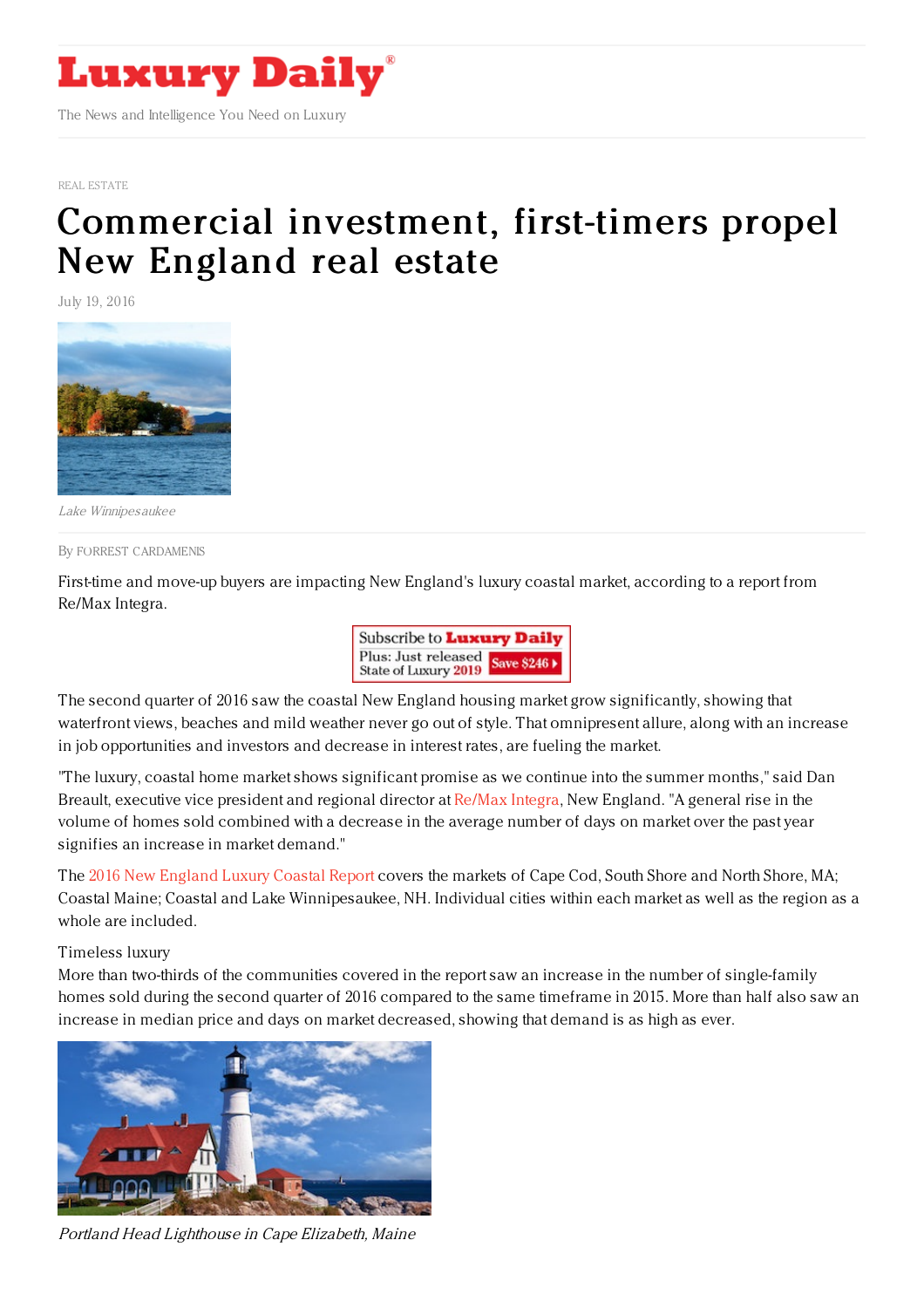Nearly all Coastal Maine towns have seen median prices increase. In Portland, the year-over-year days on market has shrunk from more than 140 to just 28 thanks to its hiking and fishing access and popularity among both domestic and international buyers.

In Cape Cod, MA investors and home flippers are driving prices and demand up. In the past calendar year, the median price for a luxury single-family home has increased nearly 50 percent, from \$1.25 million to \$1.85 million.

In both South Shore and North Shore, improved transportation infrastructure has led to more jobs, and subsequently higher real estate demand, particularly among first-time and move-up buyers.



Lobster shack and landmark of Rockport, MA

New Hampshire is conveniently located between Portland, ME and Boston, making it popular for second-home buyers. In Portsmouth, NH, median day on market is now 73, compared to 213 days last year.

Commercial investments are taking hold near Lake Winnipesaukee, propelling median home prices up by nearly 50 percent in the cities of Gilford and Laconia, NH. Proximity to Boston, Portland and Burlington, VT will help keep the market strong in the future.

While coastal markets have seen increases, Boston proper has largely seen the opposite results for single-family homes. All markets have seen sales fall, and only the Charlestown neighborhood had an increase in prices.



Cape Cod Sandy Neck Beach in Barnstable, MA

Days on market also increased for most neighborhoods, and falls in South End and South Boston were nevertheless met with significant price decreases of 14.9 and 5.7 percent, respectively.

Condos fared better, with big price and sale increases in the West End, South End and Back Bay.

## Face in the crowd

While the appeal of oceanfront properties and blue skies keep the coastal market robust, United States housing markets, from Boston to Los Angeles, are stalling due to issues ranging from a stronger dollar and stock market volatility to broader geopolitical issues.

The luxury housing market is in a slump, with prices falling 1.1 percent in the first quarter of 2016 compared to the year-ago period, according to a new report from Redfin.

Aside from a positive blip in 2015's fourth quarter, the market has been slowing since the third quarter of 2014, so the drop is not terribly surprising. With prices falling, buyers are taking advantage, and several cities are proving themselves as viable luxury hubs for the future (see [story](https://www.luxurydaily.com/housing-market-enters-slump-as-prices-fall-for-first-time-since-2011-redfin/)).

Slowing markets around the U.S. are due partly to a deceleration of foreign buyers owing to the strong dollar. By contrast, the much weaker Canadian dollar has led to heavy foreign investment in the country.

Real estate advisors believe that foreign buyers purchase at least a quarter of Canadian luxury properties, according to a new report from Royal LePage.